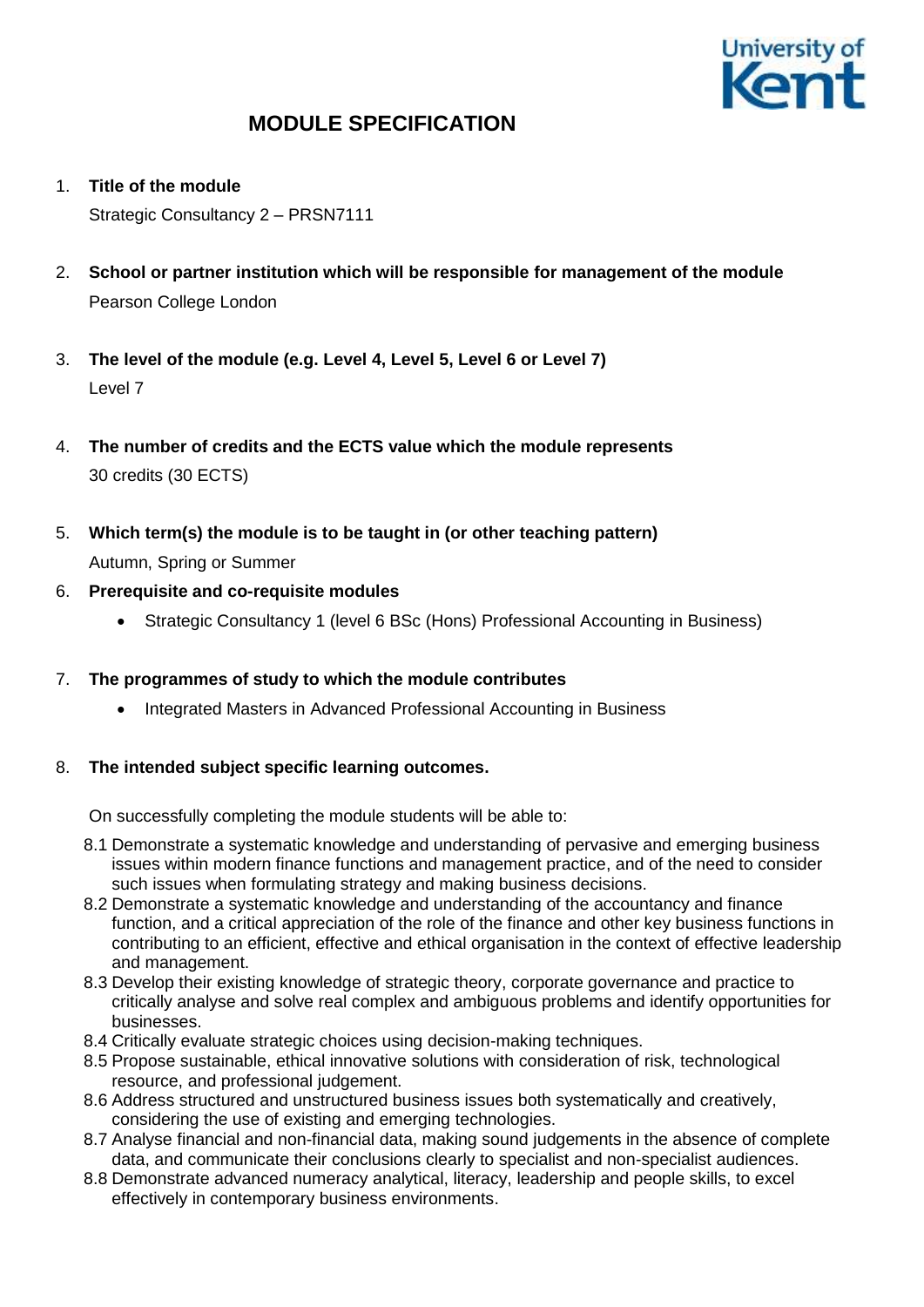

### 9. **The intended generic learning outcomes.**

*On successfully completing the module students will be able to:*

- 9.1 Apply critical analysis of information and data to complex business contexts, analyse opportunities and challenges, and propose courses of action including consideration of the wider impact of any actions and ethical issues
- 9.2 Demonstrate the ability to make decisions in complex and unpredictable situations and environment
- 9.3 Demonstrate self-direction and originality in tackling and solving problems
- 9.4 Demonstrate the ability to learn independently within complex environments, to support learning needs in others, and to identify and implement a learning plans

### 10. **A synopsis of the curriculum**

This module follows on directly from the Strategic Consultancy 1 module. The module aims to consolidate and build upon learners' understanding of contemporary Board level responsibilities and strategic considerations. The modules, underpinned by strategy and governance, explores the wide range of contemporary influences such as risk, technology, regulation, control, and innovation on Clevel strategic decisions relating to a range of organisational functions.

*Overview of curriculum:* 

- Recent developments in corporate governance in relation to: leadership: qualities of leadership, leadership and organisational culture, integrated reporting, professionalism, ethical codes and the public interest
- Recent developments in strategy in relation to: concepts of strategy, environmental issues affecting the strategic position of and future outlook for an organisation, competitive forces affecting an organisation, the internal resources, capabilities and competences of an organisation, strategic choices
- Recent developments in risk in relation to: identification, assessment and measurement of risk, targeting and monitoring risk, managing risk
- Technology and data analytics: cloud and mobile technology, big data and data analytics, ebusiness: value chain
- Sustainability and environmental analysis
- Organisational control: management and internal control systems, internal control, audit and compliance, internal control and management reporting
- Finance: finance transformation, financial analysis and decision-making techniques to evaluate, formulate and support business strategy, cost and management accounting in strategic planning and implementation
- Innovation and change management: organising, disruptive technologies, talent management, managing strategic change, leading and managing projects, innovative business processes
- 11. **Reading List (Indicative list, current at time of publication. Reading lists will be published annually)**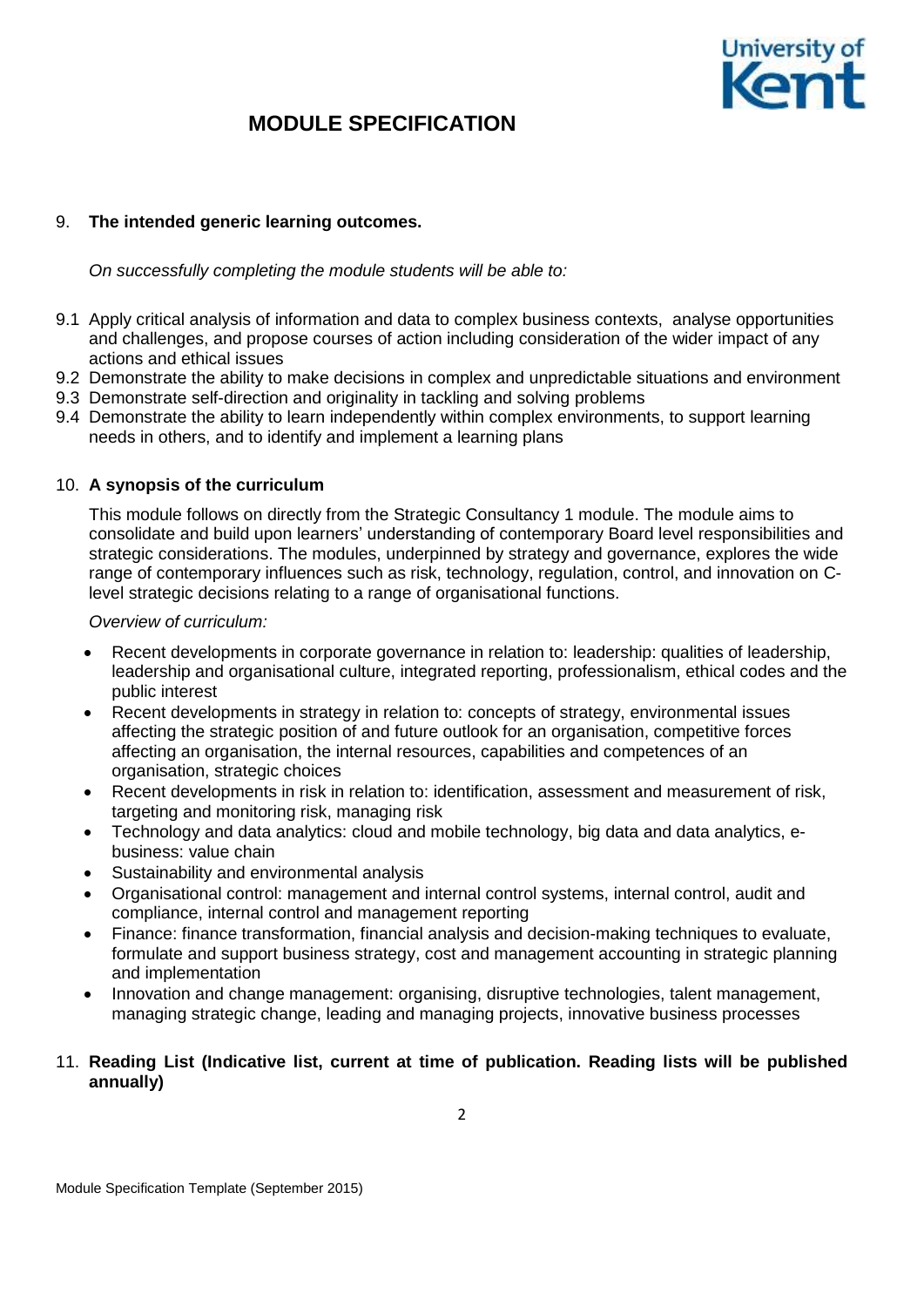

- ACCA Strategic Leader study text
- Wickham, Wilcox, "Management Consulting: Delivering an effective project", Pearson (latest edition)
- Goergen,"International Corporate Governance", Pearson (Latest edition)
- Johnson, Scholes & Whittington, "Exploring Corporate Strategy", Pearson (Latest edition)
- Exploring Innovation, David Smith, McGraw-Hill, 978-0-077-12123-5
- ACCA Strategic Leader technical articles
- Strategic Management Journal, Wiley

### *12.* **Learning and Teaching methods**

*This module will be typically be taught as follows:*

*5 x 1 day seminars (37.5 hours) or weekly equivalent*

### 13. **Assessment methods.**

This module will be summatively assessed through a written 4 hour integrated case study examination (100% of grade).

### *14. Map of Module Learning Outcomes (sections 8 & 9) to Learning and Teaching Methods (section12) and methods of Assessment (section 13)*

| <b>Module</b><br>learning<br>outcome                |                           | 8.1                       | 8.2 | 8.3              | 8.4 | 8.5                       | 8.6 | 8.7 | 8.8 | 9.1                       | 9.2 | 9.3 | 9.4 |
|-----------------------------------------------------|---------------------------|---------------------------|-----|------------------|-----|---------------------------|-----|-----|-----|---------------------------|-----|-----|-----|
| Learning/<br>teaching<br>method                     | <b>Hours</b><br>allocated |                           |     |                  |     |                           |     |     |     |                           |     |     |     |
| <b>Private Study</b>                                | 262.5                     | $\boldsymbol{\mathsf{X}}$ | X   | X                | X   | $\boldsymbol{\mathsf{X}}$ | X   | X   | X   | $\boldsymbol{\mathsf{X}}$ | X   | X   | X   |
| <b>Seminars</b>                                     | 37.5                      | X                         | X   | $\boldsymbol{x}$ | X   | X                         | X   | X   | X   | $\mathbf x$               | X   | X   |     |
| <b>Assessment</b><br>method                         |                           |                           |     |                  |     |                           |     |     |     |                           |     |     |     |
| Integrated<br>case study<br>exam (100% of<br>grade) |                           | X                         | X   | X                | X   | $\boldsymbol{\mathsf{X}}$ | X   | X   | X   | $\boldsymbol{\mathsf{X}}$ | X   | X   | X   |

3